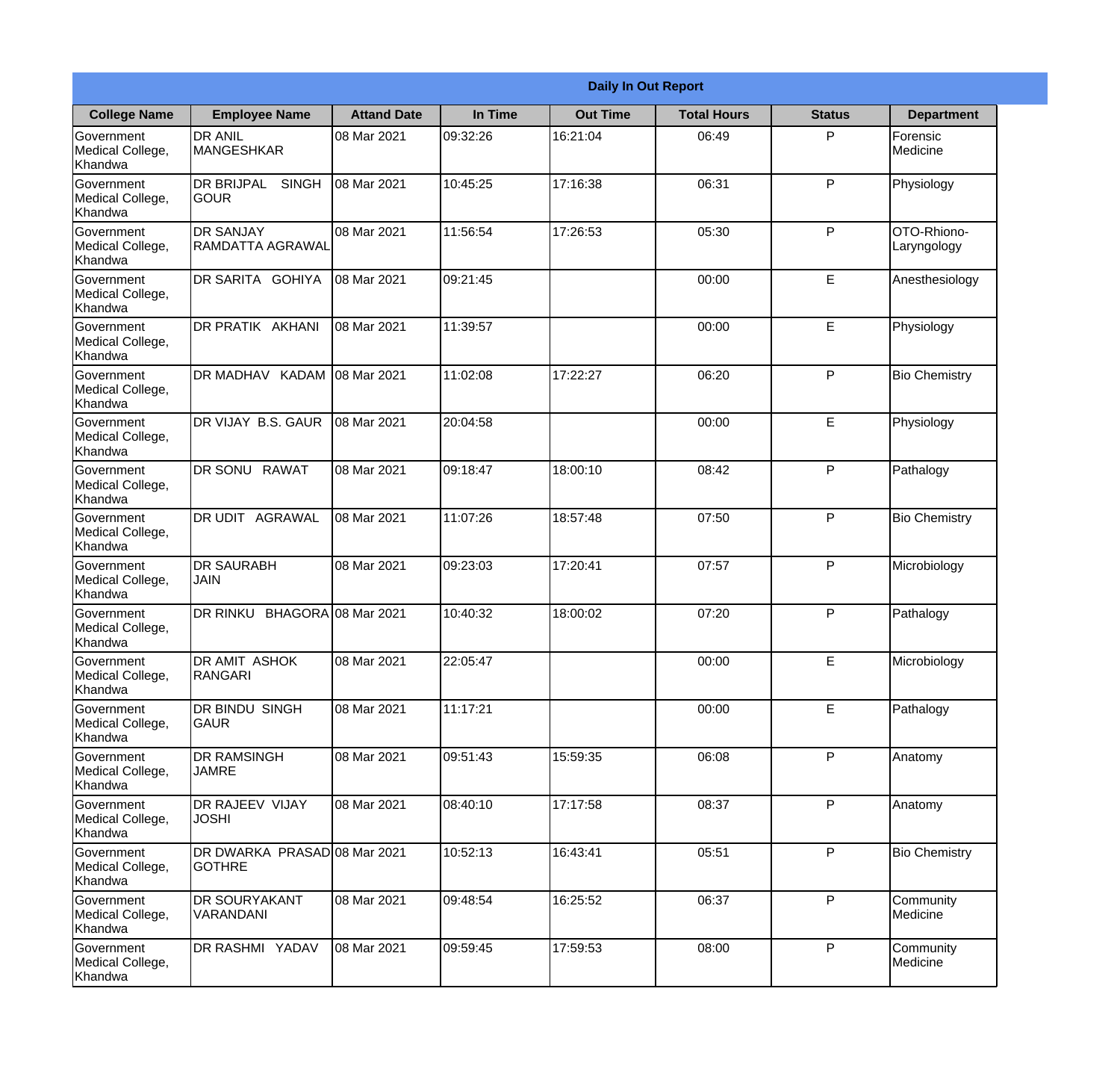| <b>Designation</b>                  | <b>Category</b> |
|-------------------------------------|-----------------|
| <b>Assistant Professor</b>          | Para Clinical   |
| Demonstrator/Tutor                  | Non Clinical    |
| Professor                           | Clinical        |
| Professor                           | Clinical        |
| Assistant Professor                 | Non Clinical    |
| <b>Assistant Professor</b>          | Non Clinical    |
| Associate Professor Non Clinical    |                 |
| Demonstrator/Tutor   Para Clinical  |                 |
| Associate Professor Non Clinical    |                 |
| Associate Professor   Para Clinical |                 |
| <b>Assistant Professor</b>          | Para Clinical   |
| Professor                           | Para Clinical   |
| Associate Professor   Para Clinical |                 |
| Demonstrator/Tutor   Non Clinical   |                 |
| <b>Assistant Professor</b>          | Non Clinical    |
| Demonstrator/Tutor   Non Clinical   |                 |
| Demonstrator/Tutor   Para Clinical  |                 |
| Assistant Professor   Para Clinical |                 |

## **Daily In Out Report**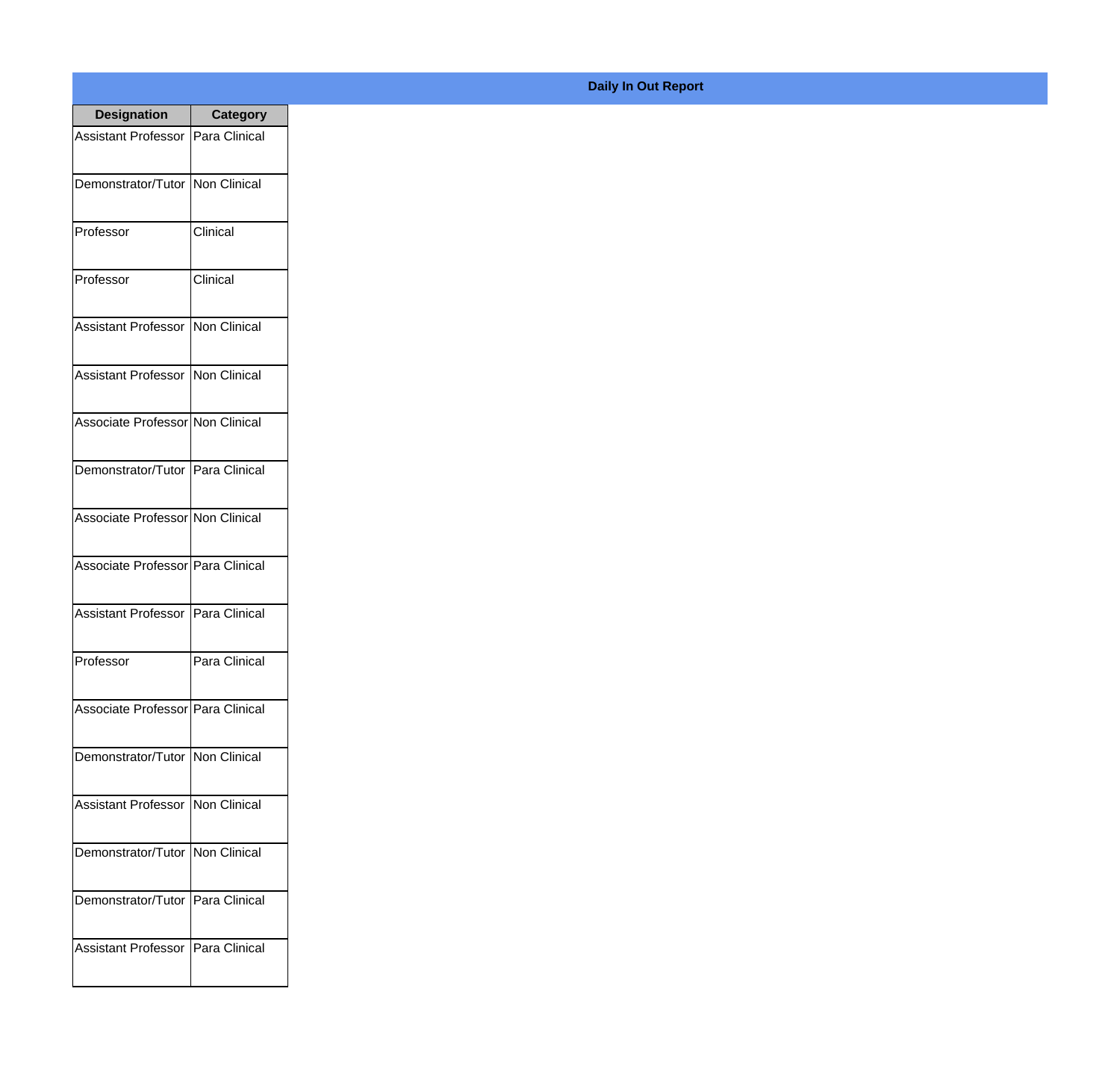|                                                         |                                                |                   |          |          | <b>Daily In Out Report</b> |              |                         |
|---------------------------------------------------------|------------------------------------------------|-------------------|----------|----------|----------------------------|--------------|-------------------------|
| Government<br>Medical College,<br>Khandwa               | DR LEENA PARIHAR                               | 08 Mar 2021       | 11:25:17 |          | 00:00                      | E            | Community<br>Medicine   |
| <b>Government</b><br>Medical College,<br>Khandwa        | <b>MR PIYUSH KUMAR</b><br><b>MISHRA</b>        | 08 Mar 2021       | 10:35:33 | 18:09:56 | 07:34                      | $\mathsf{P}$ | Community<br>Medicine   |
| <b>Government</b><br>Medical College,<br>Khandwa        | DR SACHIN PARMAR 08 Mar 2021                   |                   | 10:41:16 | 19:04:56 | 08:23                      | P            | Community<br>Medicine   |
| <b>Government</b><br>Medical College,<br>Khandwa        | DR PRAMILA VERMA 08 Mar 2021                   |                   | 11:49:52 | 18:18:05 | 06:29                      | $\mathsf{P}$ | Paediatrics             |
| <b>Government</b><br>Medical College,<br>Khandwa        | DR MANOJ BALKE                                 | 08 Mar 2021       | 09:32:03 | 19:05:04 | 09:33                      | P            | Ophthalmology           |
| <b>Government</b><br>Medical College,<br><b>Khandwa</b> | <b>DR GARIMA</b><br><b>AGRAWAL VARSHNEY</b>    | 08 Mar 2021       | 09:33:37 |          | 00:00                      | E            | Paediatrics             |
| Government<br>Medical College,<br>Khandwa               | <b>DR SIDDHARTH</b><br><b>BANODE</b>           | 08 Mar 2021       | 09:56:55 | 16:19:27 | 06:23                      | P            | Pharmacology            |
| Government<br>Medical College,<br>Khandwa               | <b>DR RAJENDRA</b><br><b>SINGH MANDLOI</b>     | 08 Mar 2021       | 11:02:43 | 17:16:44 | 06:14                      | P            | <b>Bio Chemistry</b>    |
| Government<br>Medical College,<br>Khandwa               | <b>DR SEEMA</b><br><b>SUDHAKARRAO</b><br>SUTAY | 08 Mar 2021       | 10:37:54 |          | 00:00                      | E            | Forensic<br>Medicine    |
| <b>Government</b><br>Medical College,<br>Khandwa        | <b>DR AJAY</b><br>NARWARIYA                    | 08 Mar 2021       | 10:09:05 |          | 00:00                      | E            | Microbiology            |
| <b>Government</b><br>Medical College,<br>Khandwa        | <b>DR RAKESH SINGH</b><br><b>HAZARI</b>        | 08 Mar 2021       | 17:26:46 |          | 00:00                      | E            | Pathalogy               |
| Government<br>Medical College,<br>Khandwa               | <b>DR NISHA</b><br><b>KAITHWAS</b>             | 08 Mar 2021       | 10:33:02 | 17:46:27 | 07:13                      | $\mathsf{P}$ | Psychiatry              |
| Government<br>Medical College,<br>Khandwa               | <b>DR ANANT</b><br><b>TUKARAM PAWAR</b>        | 08 Mar 2021       | 10:22:16 | 14:15:25 | 03:53                      | P            | Community<br>Medicine   |
| Government<br>Medical College,<br>Khandwa               | <b>DR ANANT</b><br>TUKARAM PAWAR               | 08 Mar 2021       | 19:04:42 |          | 03:53                      | $\mathsf{P}$ | Community<br>Medicine   |
| Government<br>Medical College,<br>Khandwa               | DR PANKAJ<br><b>JAIN</b>                       | KUMAR 08 Mar 2021 | 13:04:58 |          | 00:00                      | E            | <b>General Medicine</b> |
| Government<br>Medical College,<br>Khandwa               | <b>DR RAJU</b>                                 | 08 Mar 2021       | 09:29:16 | 17:30:28 | 08:01                      | P            | Forensic<br>Medicine    |
| Government<br>Medical College,<br>Khandwa               | <b>DR MAHENDRA</b><br>PANWAR                   | 08 Mar 2021       | 09:39:35 |          | 00:00                      | E            | Orthopaedics            |
| Government<br>Medical College,<br>Khandwa               | <b>DR SITARAM</b><br><b>SOLANKI</b>            | 08 Mar 2021       | 10:03:56 |          | 00:00                      | E            | Forensic<br>Medicine    |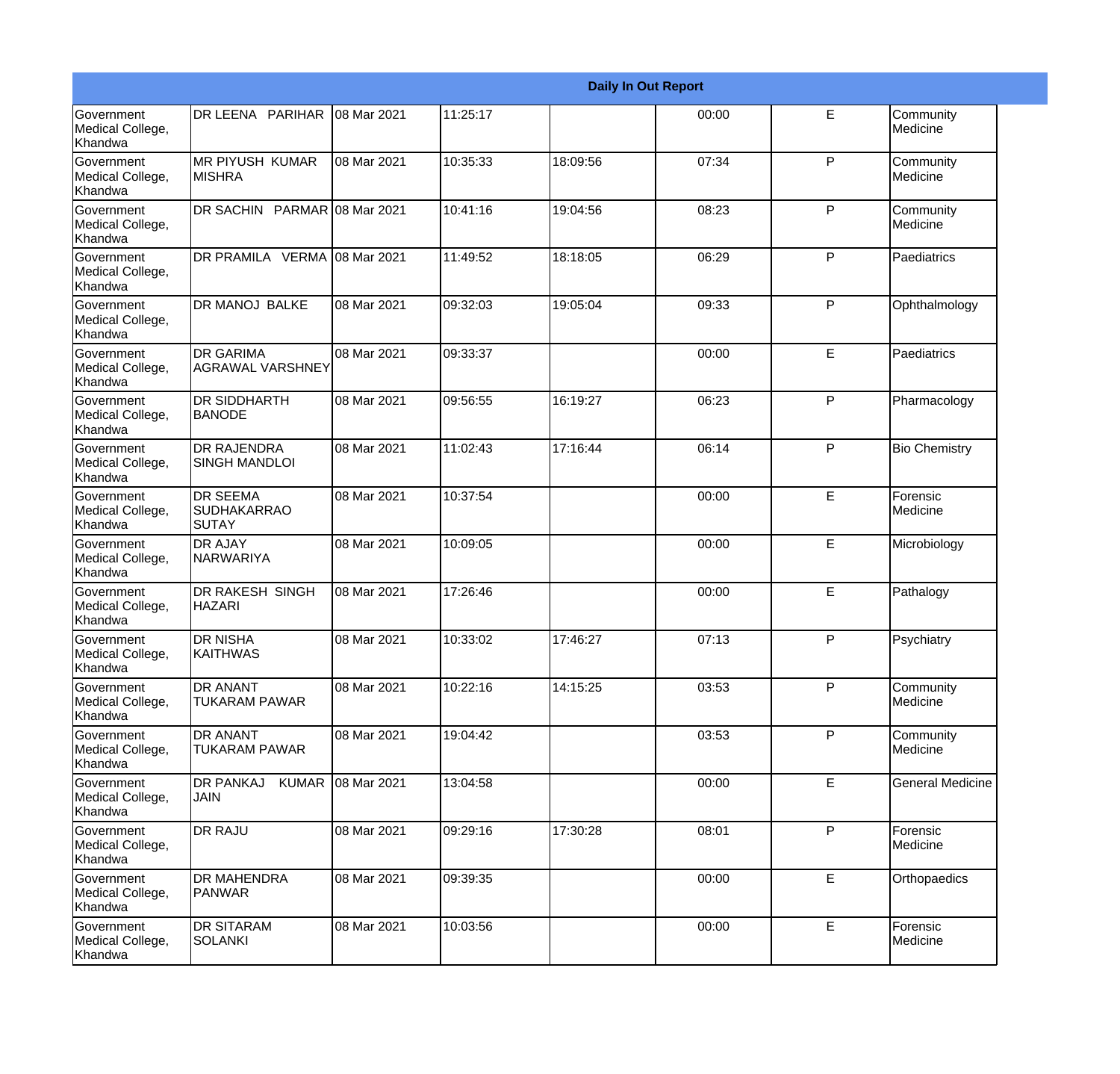| Assistant Professor   Para Clinical |                 |
|-------------------------------------|-----------------|
| Statistician                        | Para Clinical   |
|                                     |                 |
| Assistant Professor   Para Clinical |                 |
| Professor                           | <b>Clinical</b> |
|                                     |                 |
| Assistant Professor Clinical        |                 |
| Associate Professor Clinical        |                 |
|                                     |                 |
| Associate Professor Para Clinical   |                 |
| Demonstrator/Tutor Non Clinical     |                 |
| Professor                           | Para Clinical   |
|                                     |                 |
| Demonstrator/Tutor Para Clinical    |                 |
| Professor                           | Para Clinical   |
|                                     |                 |
| Assistant Professor Clinical        |                 |
| Professor                           | Para Clinical   |
| Professor                           | Para Clinical   |
|                                     |                 |
| Assistant Professor Clinical        |                 |
| Demonstrator/Tutor Para Clinical    |                 |
|                                     |                 |
| Assistant Professor Clinical        |                 |
| Demonstrator/Tutor Para Clinical    |                 |
|                                     |                 |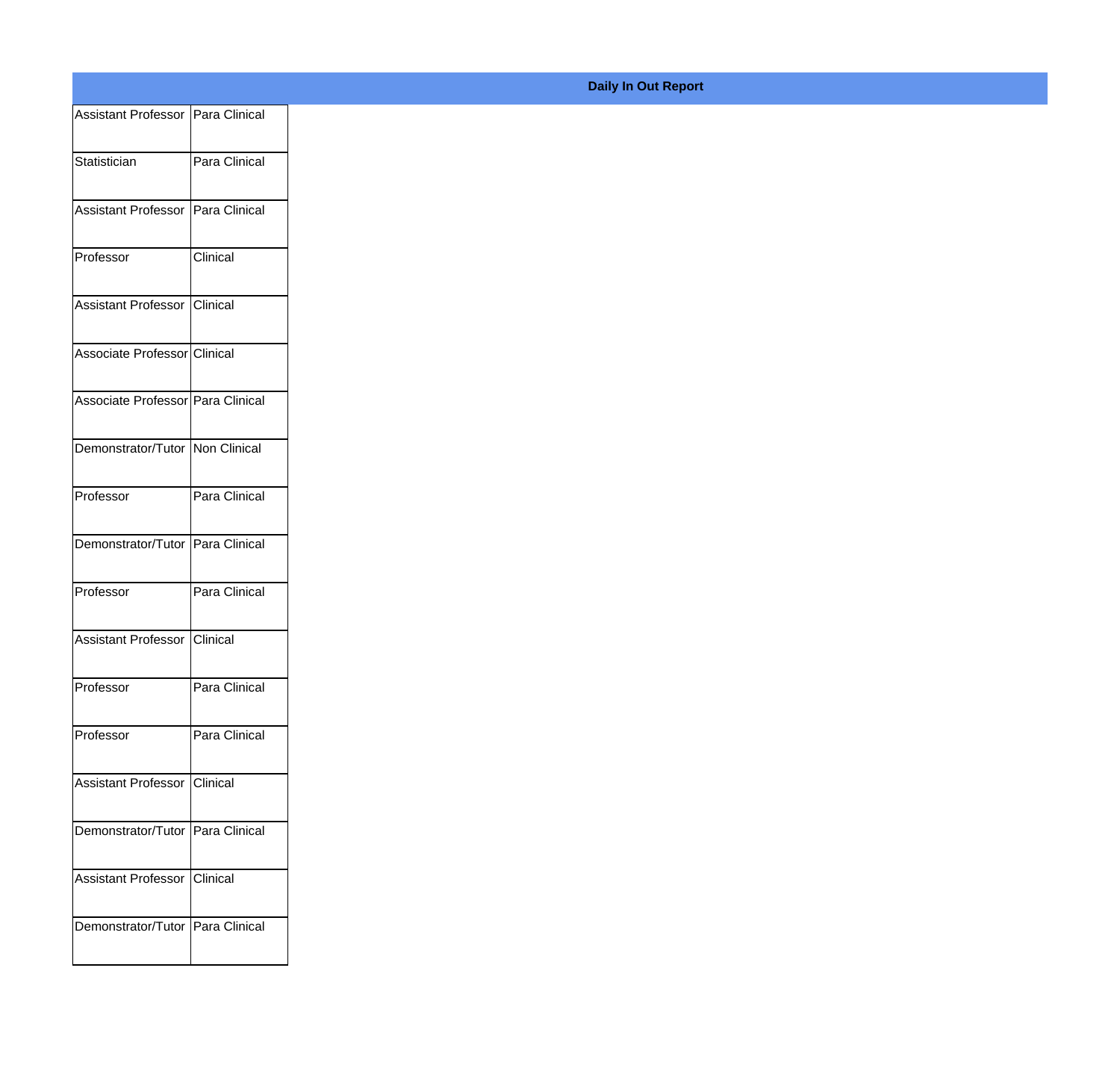|                                                  |                                                       |             |          |          | <b>Daily In Out Report</b> |    |                             |
|--------------------------------------------------|-------------------------------------------------------|-------------|----------|----------|----------------------------|----|-----------------------------|
| Government<br>Medical College,<br>Khandwa        | <b>DR RANJEET</b><br><b>BADOLE</b>                    | 08 Mar 2021 | 10:07:42 |          | 00:00                      | E  | <b>General Medicine</b>     |
| Government<br>Medical College,<br>Khandwa        | <b>DR ASHOK</b><br><b>BHAUSAHEB NAJAN</b>             | 08 Mar 2021 | 11:08:26 | 16:21:13 | 05:13                      | P  | Forensic<br>Medicine        |
| <b>Government</b><br>Medical College,<br>Khandwa | <b>DR NITESHKUMAR</b><br>KISHORILAL<br><b>RATHORE</b> | 08 Mar 2021 | 10:41:25 | 16:58:51 | 06:17                      | P  | Pharmacology                |
| <b>Government</b><br>Medical College,<br>Khandwa | <b>DR PRIYESH</b><br>MARSKOLE                         | 08 Mar 2021 | 08:55:07 | 17:02:50 | 08:07                      | P  | Community<br>Medicine       |
| Government<br>Medical College,<br>Khandwa        | <b>DR SANGEETA</b><br><b>CHINCHOLE</b>                | 08 Mar 2021 | 09:52:27 |          | 00:00                      | E  | Physiology                  |
| Government<br>Medical College,<br>Khandwa        | DR VIJAY NAYAK                                        | 08 Mar 2021 | 11:16:35 |          | 00:00                      | E  | Anatomy                     |
| <b>Government</b><br>Medical College,<br>Khandwa | DR SUNIL BAJOLIYA                                     | 08 Mar 2021 | 10:13:35 |          | 00:00                      | E  | OTO-Rhiono-<br>Laryngology  |
| <b>Government</b><br>Medical College,<br>Khandwa | DR NISHA MANDLOI<br>PANWAR                            | 08 Mar 2021 | 10:05:46 | 17:40:26 | 07:35                      | P  | Obstetrics &<br>Gynaecology |
| Government<br>Medical College,<br>Khandwa        | DR NANDINI DIXIT                                      | 08 Mar 2021 | 11:59:53 |          | 00:00                      | E  | Paediatrics                 |
| Government<br>Medical College,<br>Khandwa        | <b>DR SATISH</b><br><b>CHANDEL</b>                    | 08 Mar 2021 | 11:31:18 |          | 00:00                      | E  | Pharmacology                |
| <b>Government</b><br>Medical College,<br>Khandwa | <b>DR JITENDRA</b><br>AHIRWAR                         | 08 Mar 2021 | 17:25:39 | 17:26:14 | 00:01                      | P  | Pathalogy                   |
| Government<br>Medical College,<br>Khandwa        | <b>DR MUKTESHWARI</b><br><b>GUPTA</b>                 | 08 Mar 2021 | 11:35:20 | 18:00:28 | 06:25                      | P  | Pharmacology                |
| Government<br>Medical College,<br>Khandwa        | DR PURTI AGARWAL<br><b>SAINI</b>                      | 08 Mar 2021 | 10:55:58 |          | 00:00                      | E  | Pathalogy                   |
| Government<br>Medical College,<br>Khandwa        | DR YASHPAL RAY                                        | 08 Mar 2021 | 12:10:41 |          | 00:00                      | Е  | Anatomy                     |
| Government<br>Medical College,<br>Khandwa        | <b>DR DEEPIKA</b><br>PANWAR                           | 08 Mar 2021 | 10:48:27 | 18:00:19 | 07:12                      | P  | <b>Bio Chemistry</b>        |
| Government<br>Medical College,<br>Khandwa        | <b>DR VISHAL</b><br><b>KUMAR</b><br><b>THAKRE</b>     | 08 Mar 2021 | 10:10:31 | 16:49:23 | 06:39                      | P  | Physiology                  |
| Government<br>Medical College,<br>Khandwa        | <b>MOHIT GARG</b>                                     | 08 Mar 2021 | 13:04:42 |          | 00:00                      | E. | <b>General Medicine</b>     |
| Government<br>Medical College,<br>Khandwa        | RENU WAGHMARE                                         | 08 Mar 2021 | 11:37:26 |          | 00:00                      | E  | Community<br>Medicine       |